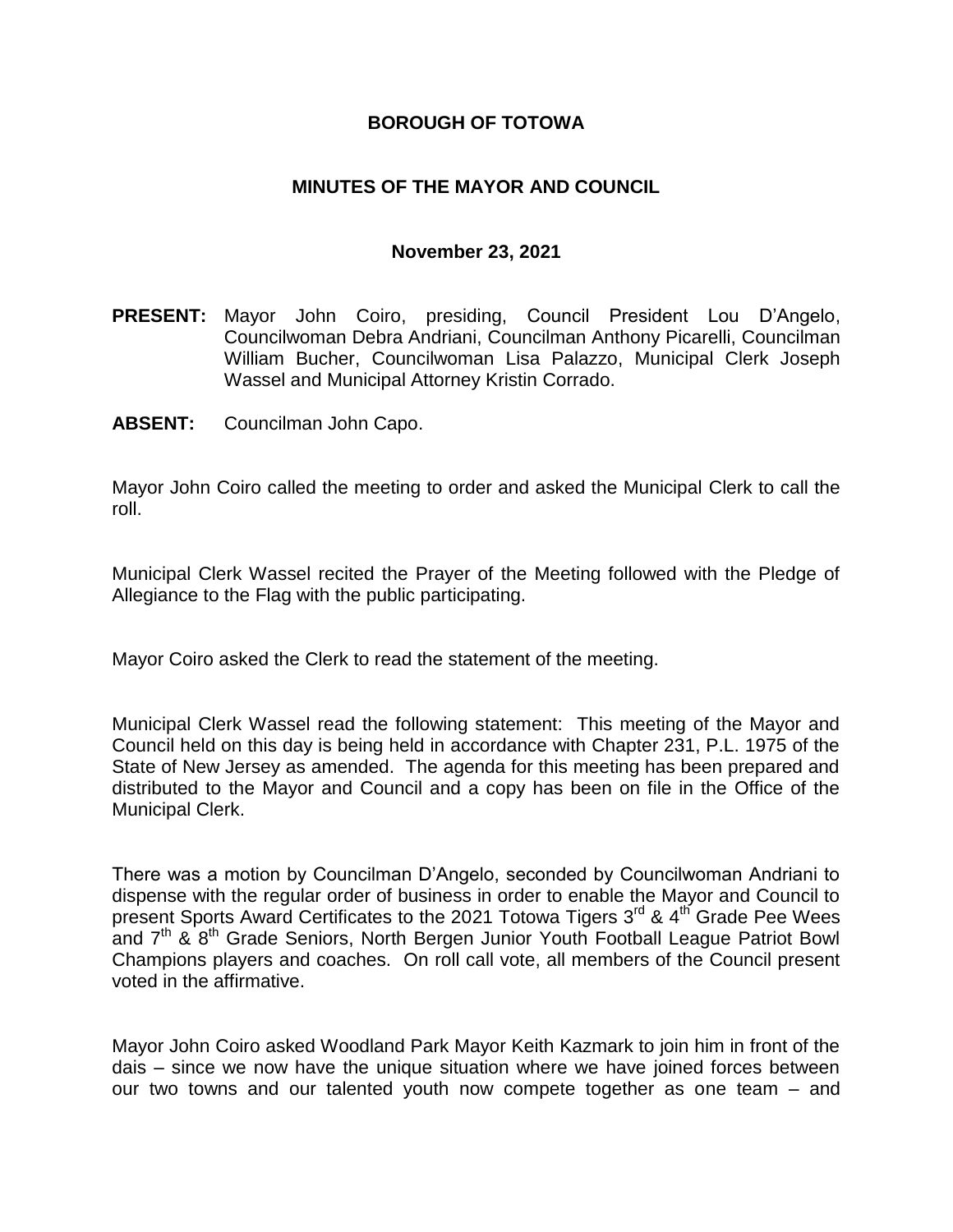announced that we are very happy to be able to present these Sports Awards – and in person – one due to the pandemic and the other because we haven't had a championship team in a while. Mayor Coiro congratulated all the football players and coaches and mentioned how football teaches you about teamwork, hard work and dedication. Mayor Coiro also remarked that an added benefit of being teammates with players from Woodland Park (or Totowa) now, is that you get to know your classmates prior to arriving at Passaic Valley High School before your freshman year.

Mayor Kazmark congratulated the Tigers and said enjoy this moment because you are not always going to win the championship and referenced the joint baseball teams that won championships over the summer.

Mayor Coiro advised that he would start with the  $3^{rd}$  &  $4^{th}$  Grade Pee Wees and began by calling up all the coaches and presented each with a Sports Award Certificate. Coach Mike McGovern gave a recap of their season. Mayor Coiro then called up the players and presented each with a certificate. Mayor Coiro continued with the  $7<sup>th</sup>$  &  $8<sup>th</sup>$ Grade Seniors by calling up all the coaches and presenting them with a Sports Award Certificate. Coach Lou Puerta gave a recap of their season. Mayor Coiro followed by calling up the players and presenting each with a Sports Award Certificate.

Pictures were taken of each team. Mayor Coiro again congratulated both championship teams and wished everyone a Happy Thanksgiving. He then announced that we would take a short recess.

There was a motion by Councilman D'Angelo, seconded by Councilwoman Andriani to revert to the regular order of business. On roll call vote, all members of the Council present voted in the affirmative.

Mayor Coiro asked if any members of the Council, the Municipal Clerk or the Municipal Attorney wished to address the Council.

Councilman D'Angelo: Thanked all for participating in the Turkey Trot, along with Recreation Director Mark Monteyne, the Board of Recreation, Councilwoman Andriani, the Police Department and the Department of Public Works and said that we had 600 participants.

Mayor Coiro: Agreed that the 600 participants was an unbelievable number and said everybody did a great job.

Councilwoman Andriani: 1) Thanked Recreation Director Monteyne for the Turkey Trot; 2) Reminded all that this Saturday is the Holiday Parade being sponsored by the

Minutes 11/23/2021 **Page 2**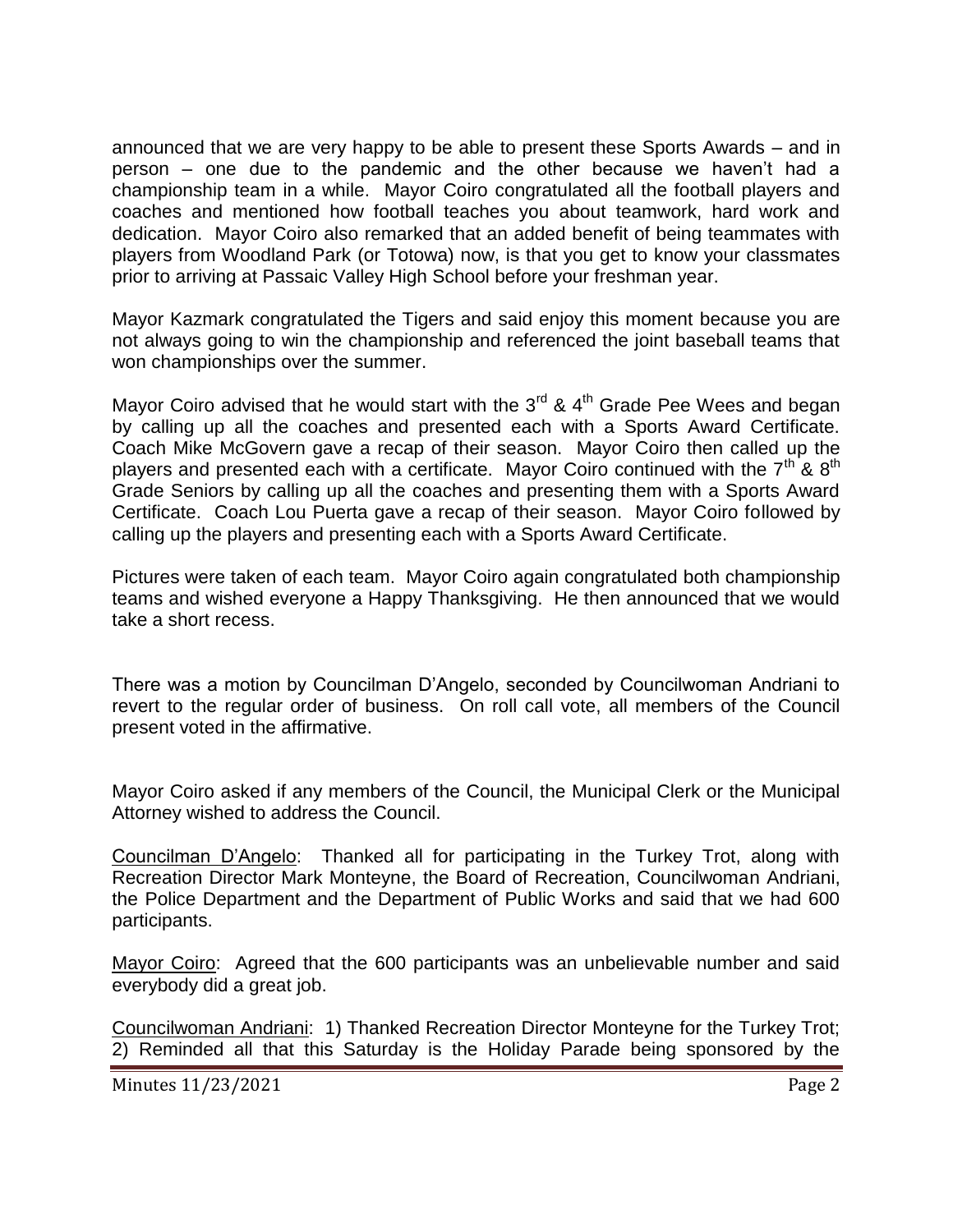Totowa and West Paterson Fire Departments; 3) Announced our Holiday Tree Lighting will be held on Friday, December 3<sup>rd</sup> at 6:00 p.m. and will be live and in person.

Mayor Coiro asked if any citizens wished to be heard.

CITIZENS HEARD:

There were no citizens who wished to be heard.

There was a motion by Councilman D'Angelo, seconded by Councilwoman Andriani to approve the Minutes of the Mayor and Council for the meeting of November 9, 2021. On roll call vote, all members of the Council present voted in the affirmative. Councilman Bucher abstained from the voting.

COMMITTEE ON FINANCE:

There was a motion by Councilman Picarelli, seconded by Councilman D'Angelo to approve Resolution No. 2021-24 for the payment of bills. On roll call vote, all members of the Council present voted in the affirmative.

There was a motion by Councilman Picarelli, seconded by Councilman D'Angelo to adopt the following resolution authorizing the Treasurer to issue refunds to various property owners due to overpayment of  $\tilde{4}^{th}$  Quarter 2021 taxes. On roll call vote, all members of the Council present voted in the affirmative.

#### RESOLUTION

WHEREAS, there has been an overpayment of 4th quarter 2021 taxes on the property listed below, and

WHEREAS, the taxpayer is entitled to a refund, and

WHEREAS, the chart sets forth the refund as follows:

|     |    | Block Lot Property Owner                     | Payable To:                     | Overpayment |
|-----|----|----------------------------------------------|---------------------------------|-------------|
| -50 | ્વ | 86 Hobart Pl.<br>Mrugank U & Prerana M Mehta | Mrugank U & Prerana M \$ 365.77 |             |

Minutes 11/23/2021 Page 3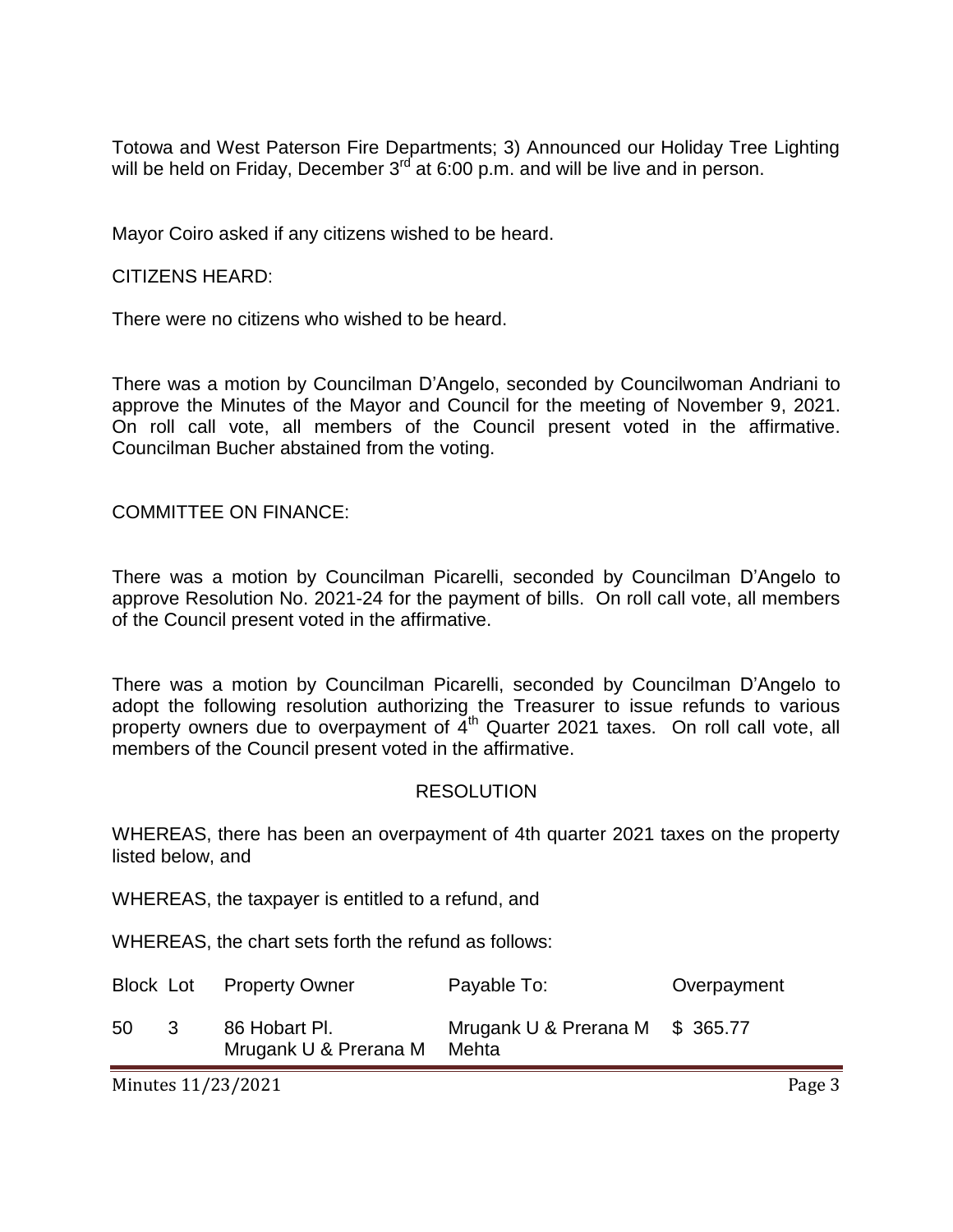|     |    | Mehta                                                     | 86 Hobart Pl.<br>Totowa, NJ 07512                                                        |             |
|-----|----|-----------------------------------------------------------|------------------------------------------------------------------------------------------|-------------|
| 65  | 11 | 205 Gordon Ave.<br>Enrique J & Michelle<br>Gomez Jr.      | Enrique J & Michelle<br>Gomez Jr.<br>205 Gordon Ave.<br>Totowa, NJ 07512                 | \$4,420.97  |
| 75  | 10 | 9 Claremont Ave.<br>Gladys S Diaz &<br>Jerry Lizardi      | Corelogic<br>Attn: Refund Dept.<br>PO Box 9202<br>Coppell, TX 75019-9760                 | \$1,660.89  |
| 84  | 3  | 58 St. James Pl.<br>Christopher & Tracy<br><b>Borgese</b> | <b>Christopher &amp; Tracy</b><br><b>Borgese</b><br>58 St. James PL.<br>Totowa, NJ 07512 | \$<br>71.64 |
| 137 | 11 | 14 Wentick St.<br>Ryan & Diana Tercias                    | Corelogic<br>Attn: Refund Dept.<br>PO Box 9202<br>Coppell, TX 75019-9760                 | \$2,897.22  |

NOW, THEREFORE, BE IT RESOLVED, that the overpayment shall be refunded to the taxpayer, as stated above, and the Treasurer is authorized to issue separate checks for the refunds, which shall be paid to the stated property or taxing authority.

There was a motion by Councilman Picarelli, seconded by Councilman D'Angelo to approve payment of the 2021 annual contribution to the Totowa Seniors and the Happy Seniors. On roll call vote, all members of the Council present voted in the affirmative.

There was a motion by Councilman Picarelli, seconded by Councilman D'Angelo to accept the following bids for Collection and Transportation of Recyclable Materials. On roll call vote, all members of the Council present voted in the affirmative.

| Company                   | Term            | Amount Bid     |
|---------------------------|-----------------|----------------|
| Gaeta Recycling Co., Inc. | One (1) Year    | \$282,000.00   |
| Paterson, NJ 07503        | Three (3) Years | \$750,000.00   |
|                           | Five (5) Years  | \$1,200,000.00 |
|                           |                 |                |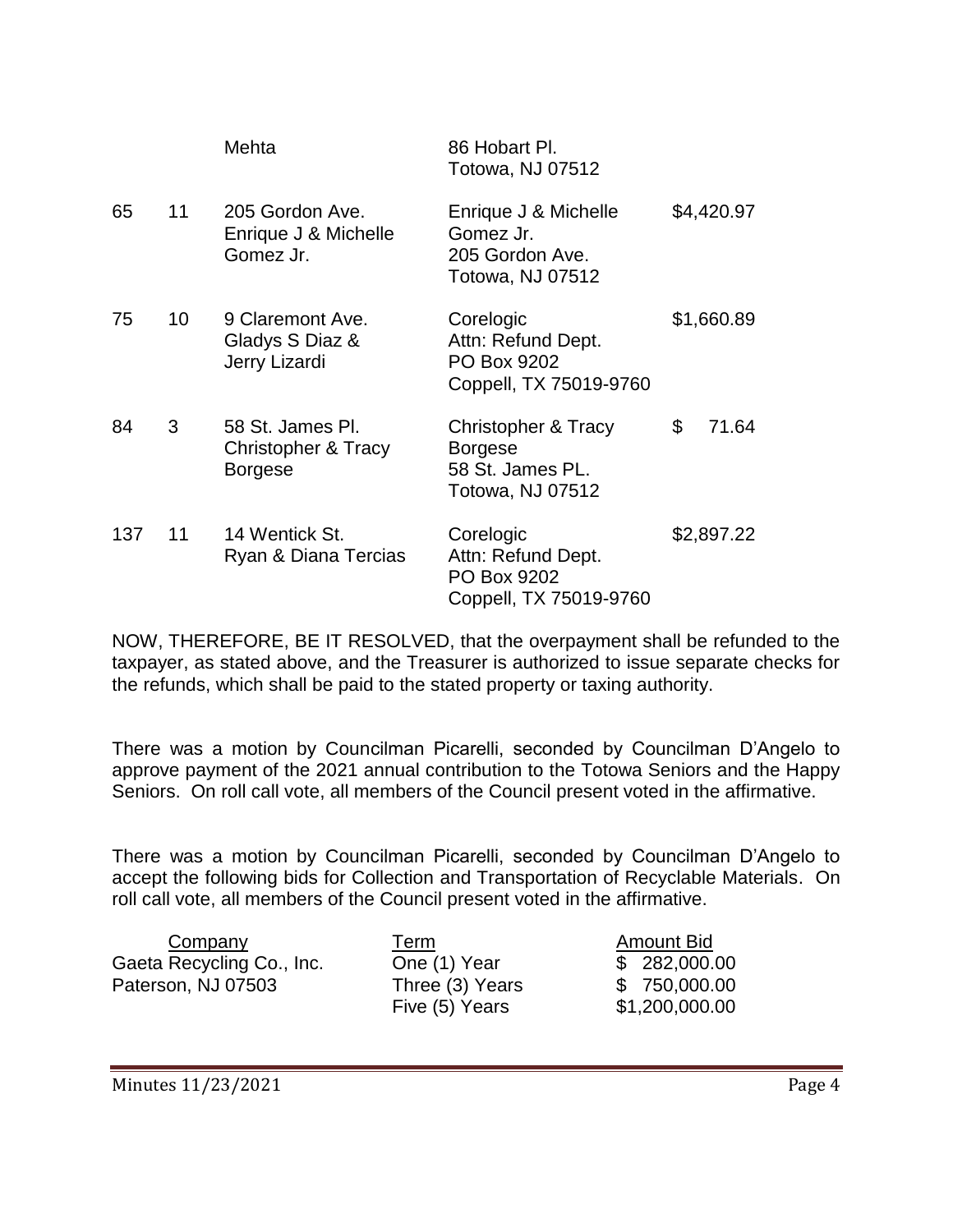Upon the recommendation of the Committee, there was a motion by Councilman Picarelli, seconded by Councilman D'Angelo to adopt the following resolution to award the contract for Collection and Transportation of Recyclable Materials. On roll call vote, all members of the Council present voted in the affirmative.

### RESOLUTION NO. 111-2021

#### RESOLUTION AWARDING CONTRACT FOR RECYCLING COLLECTION SERVICES FOR THE BOROUGH OF TOTOWA

WHEREAS, the Mayor and Council of the Borough of Totowa did advertise for receipt of sealed bids for collection and transportation services for residential and municipal recyclable materials in accordance with its specifications entitled "Specifications and Proposal for Collection and Transportation of Recyclable Materials in the Borough of Totowa, County of Passaic, New Jersey 2021"; and

WHEREAS, the Borough of Totowa did receive bids at its Municipal Building on November 18, 2021; and

WHEREAS, the Mayor and Council of the Borough of Totowa on November 23, 2021 did examine all bids for the collection and transportation services called for in the specifications; and

WHEREAS, the lone bid was submitted by Gaeta Recycling Co., Inc., 278 Railway Avenue, Paterson, New Jersey 07503 with a bid in the amount of \$750,000.00 for a three year period effective January 1, 2022 through December 31, 2024; and

WHEREAS, the Mayor and Council of the Borough of Totowa have determined that the bid submitted by Gaeta Recycling Co., Inc. be accepted as the lowest responsible bid.

NOW, THEREFORE, BE IT RESOLVED, that the Mayor and Council of the Borough of Totowa do hereby accept the bid of Gaeta Recycling Co., Inc. the for collection and transportation of residential and municipal recyclable materials for the Borough of Totowa for the sum of \$750,000.00 for the period of January 1, 2022 through December 31, 2024; and

BE IT FURTHER RESOLVED, that the Municipal Council of the Borough of Totowa does hereby authorize the Mayor and Municipal Clerk to execute any and all necessary instruments relating thereto.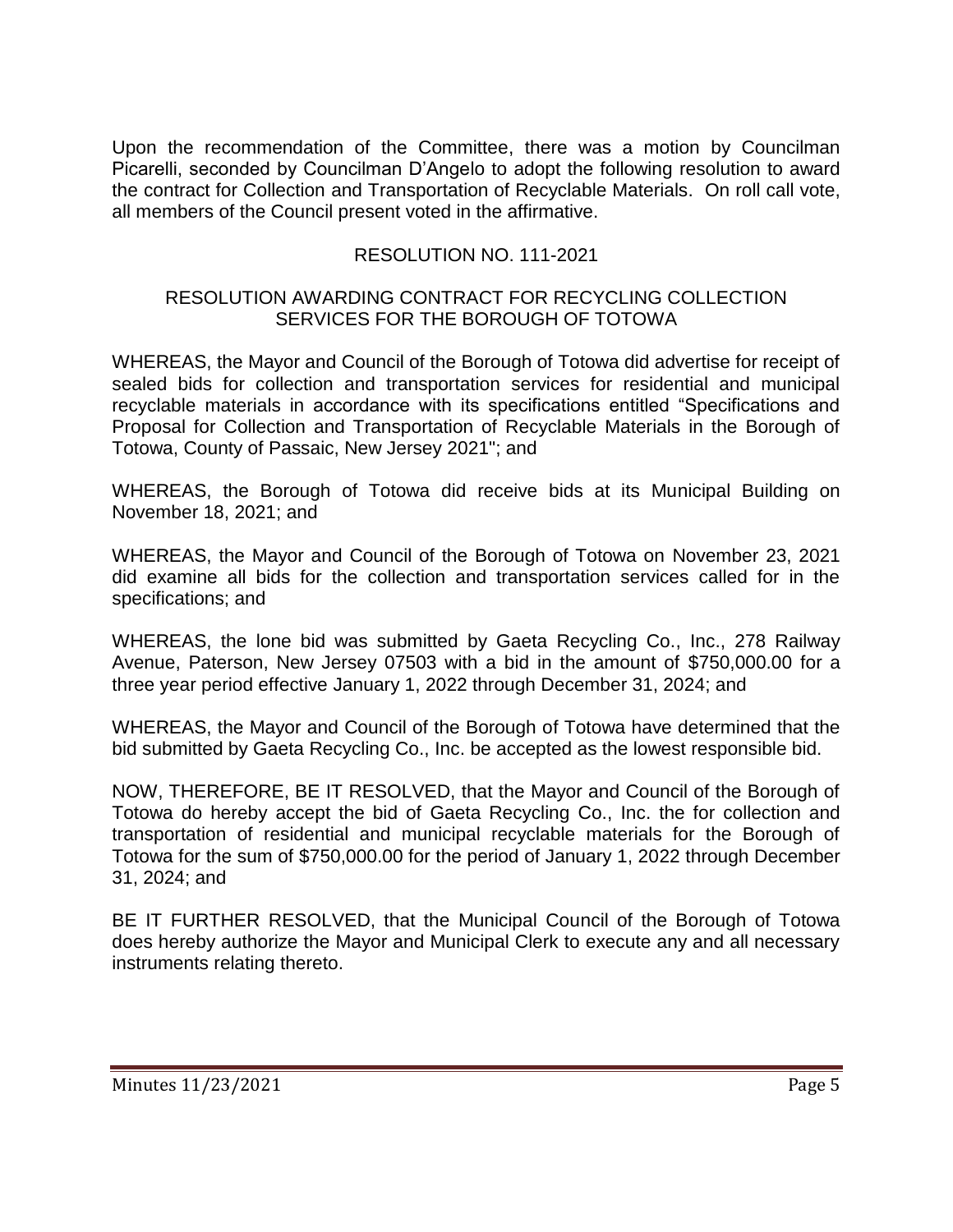There was a motion by Councilman Picarelli, seconded by Councilman D'Angelo to accept the following bids for Collection and Transportation of Vegetative Waste. On roll call vote, all members of the Council present voted in the affirmative.

| Company                   | Term            | <b>Amount Bid</b> |
|---------------------------|-----------------|-------------------|
| Gaeta Recycling Co., Inc. | One (1) Year    | \$210,000.00      |
| Paterson, NJ 07503        | Three (3) Years | \$615,000.00      |
|                           | Five (5) Years  | \$950,000.00      |

Upon the recommendation of the Committee, there was a motion by Councilman Picarelli, seconded by Councilman D'Angelo to adopt the following resolution to award the contract for Collection and Transportation of Vegetative Waste. On roll call vote, all members of the Council present voted in the affirmative.

### RESOLUTION NO. 112-2021

#### RESOLUTION AWARDING CONTRACT FOR VEGETATIVE WASTE COLLECTION SERVICES FOR THE BOROUGH OF TOTOWA

WHEREAS, the Mayor and Council of the Borough of Totowa did advertise for receipt of sealed bids for collection and transportation services for residential and municipal recyclable materials in accordance with its specifications entitled "Specifications and Proposal for Collection and Transportation of Vegetative Waste in the Borough of Totowa, County of Passaic, New Jersey 2021"; and

WHEREAS, the Borough of Totowa did receive bids at its Municipal Building on November 18, 2021; and

WHEREAS, the Mayor and Council of the Borough of Totowa on November 23, 2021 did examine all bids for the collection and transportation services called for in the specifications; and

WHEREAS, the lone bid was submitted by Gaeta Recycling Co., Inc., 278 Railway Avenue, Paterson, New Jersey 07503 with a bid in the amount of \$210,000.00 for a one year period effective January 1, 2022 through December 31, 2022; and

WHEREAS, the Mayor and Council of the Borough of Totowa have determined that the bid submitted by Gaeta Recycling Co., Inc. be accepted as the lowest responsible bid.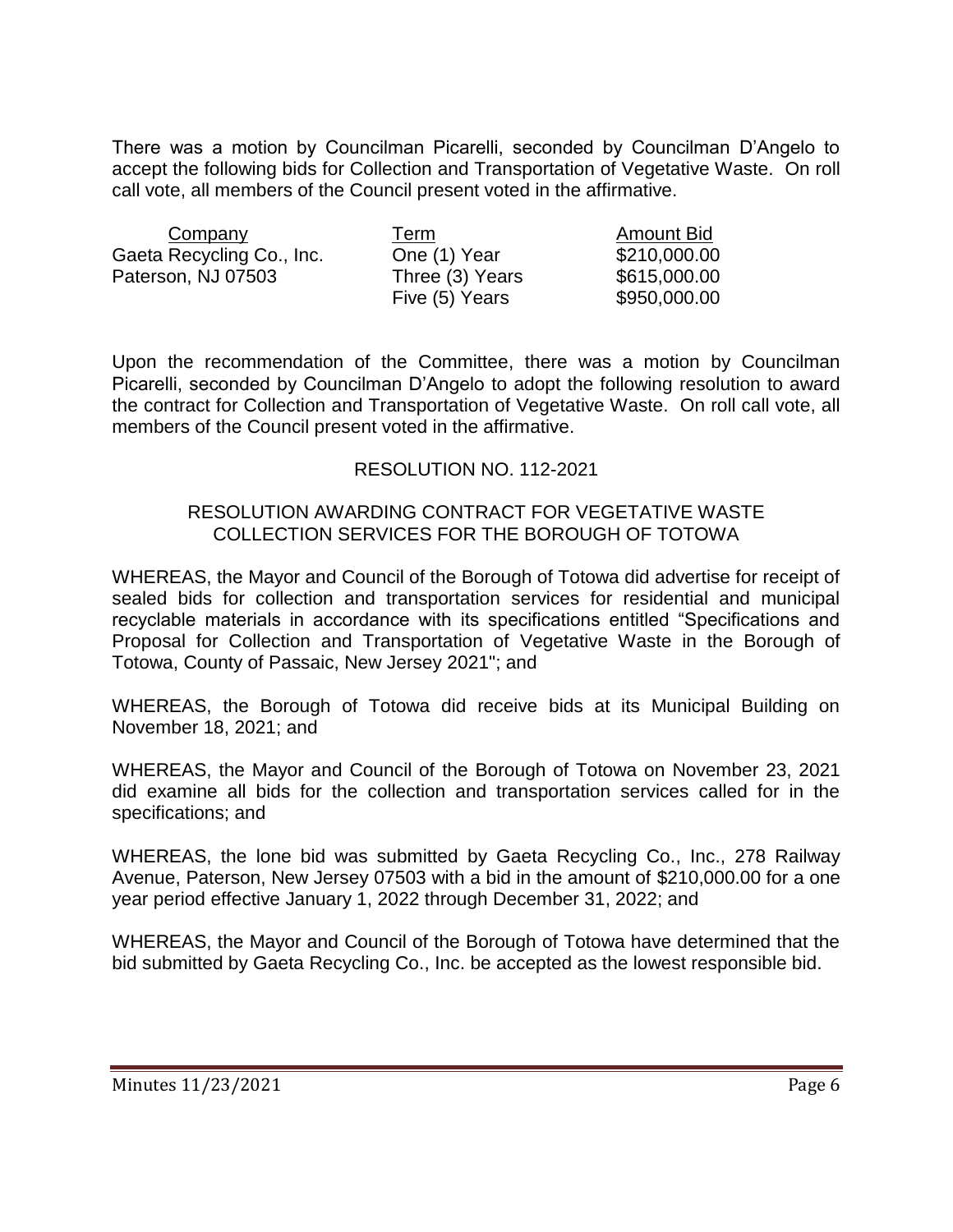NOW, THEREFORE, BE IT RESOLVED, that the Mayor and Council of the Borough of Totowa do hereby accept the bid of Gaeta Recycling Co., Inc. the for collection and transportation of residential and municipal vegetative waste for the Borough of Totowa for the sum of \$210,000.00 for the period of January 1, 2022 through December 31, 2022; and

BE IT FURTHER RESOLVED, that the Municipal Council of the Borough of Totowa does hereby authorize the Mayor and Municipal Clerk to execute any and all necessary instruments relating thereto.

COMMITTEE ON PUBLIC SAFETY:

There was a motion by Councilman D'Angelo, seconded by Councilman Bucher to adopt the following Resolution Authorizing The Purchase And Delivery Of Two Mobile Radios For The Two 2021 Ford Explorer Interceptor SUV's For The Borough Of Totowa Police Department. On roll call vote, all members of the Council present voted in the affirmative.

# RESOLUTION NO. 113-2021

### RESOLUTION AUTHORIZING THE PURCHASE AND DELIVERY OF TWO MOBILE RADIOS FOR THE TWO 2021 FORD EXPLORER INTERCEPTOR SUV'S FOR THE BOROUGH OF TOTOWA POLICE DEPARTMENT

WHEREAS, by Resolution No. 102-2021 dated October 12, 2021, the Mayor and Council of the Borough of Totowa authorized the purchase and delivery of two Ford Police Interceptor Sports Utility Vehicles ("SUVs") for the Borough of Totowa Police Department; and

WHEREAS, the Borough of Totowa Police Chief has requested the purchase and delivery of new mobile radios that will be used for the new Police Department vehicles; and

WHEREAS, the Mayor and Council of the Borough of Totowa have determined that there is a need for this equipment which will enable Totowa's Patrol Officers to perform their duties; and

WHEREAS, the Mayor and Council of the Borough of Totowa desire to authorize the purchase and delivery of new mobile radios for the Borough of Totowa Police Department; and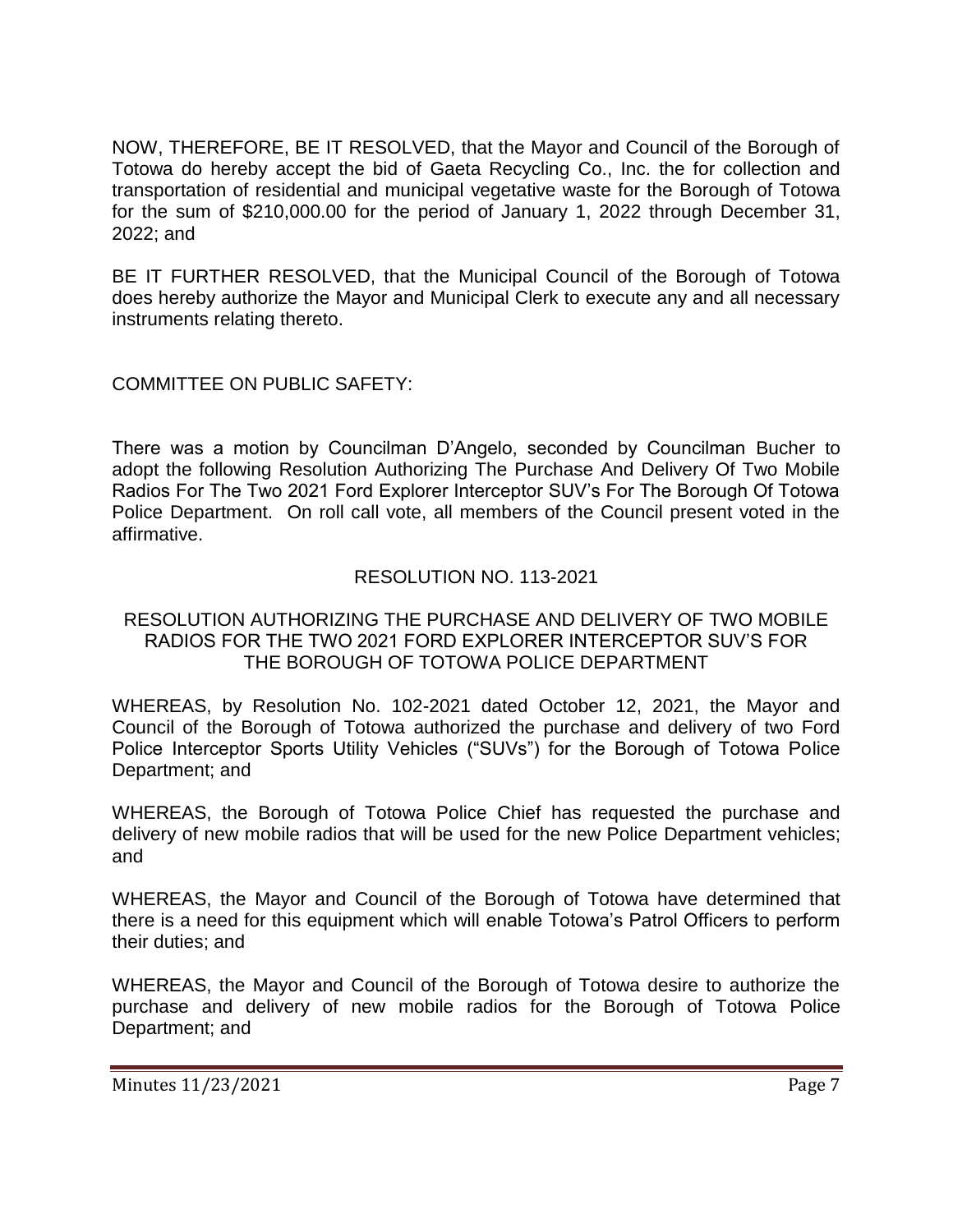WHEREAS, Morris County Cooperative Pricing Council Contract No. 41 has been awarded to Northeast Communications, 244 East Union Turnpike, Wharton, New Jersey 07885 for the purchase and delivery of new mobile radios; and

WHEREAS, pursuant to the applicable New Jersey State laws, the purchase of and delivery of this equipment may be authorized without public bidding.

NOW, THEREFORE, BE IT RESOLVED, that the Mayor and Council of the Borough of Totowa do hereby authorize the purchase and delivery of two new mobile radios and all related equipment for the Borough of Totowa Police Department from Northeast Communications in the amount of \$5,343.72.

BE IT FURTHER RESOLVED, that the Mayor and Municipal Council of the Borough of Totowa do hereby authorize the Municipal Clerk and Police Chief to execute any and all instruments relating thereto.

There was a motion by Councilman D'Angelo, seconded by Councilman Bucher to adopt the following Resolution Authorizing The Purchase And Installation Of Two Lighting Packages For The Two 2021 Ford Explorer Interceptor SUV's For The Borough Of Totowa Police Department. On roll call vote, all members of the Council present voted in the affirmative.

# RESOLUTION NO. 114-2021

#### RESOLUTION AUTHORIZING THE PURCHASE AND INSTALLATION OF TWO LIGHTING PACKAGES FOR THE TWO 2021 FORD EXPLORER INTERCEPTOR SUV'S FOR THE BOROUGH OF TOTOWA POLICE DEPARTMENT

WHEREAS, by Resolution No. 102-2021 dated October 12, 2021, the Mayor and Council of the Borough of Totowa authorized the purchase and delivery of two Ford Police Interceptor Sports Utility Vehicles ("SUVs") for the Borough of Totowa Police Department; and

WHEREAS, the vehicles will require the installation of emergency lights and sirens; and

WHEREAS, the Mayor and Council of the Borough of Totowa desire to authorize the purchase and installation of the necessary lighting packages for the two 2021 Ford Explorer Interceptor SUV's; and

WHEREAS, State of New Jersey Contract No. 17-FLEET 007602-2021 was awarded to General Sales Administration t/a Major Police Supply, 47 N. Dell Avenue, Kenvil, New Jersey 07847 for the purchase and installation of lighting packages; and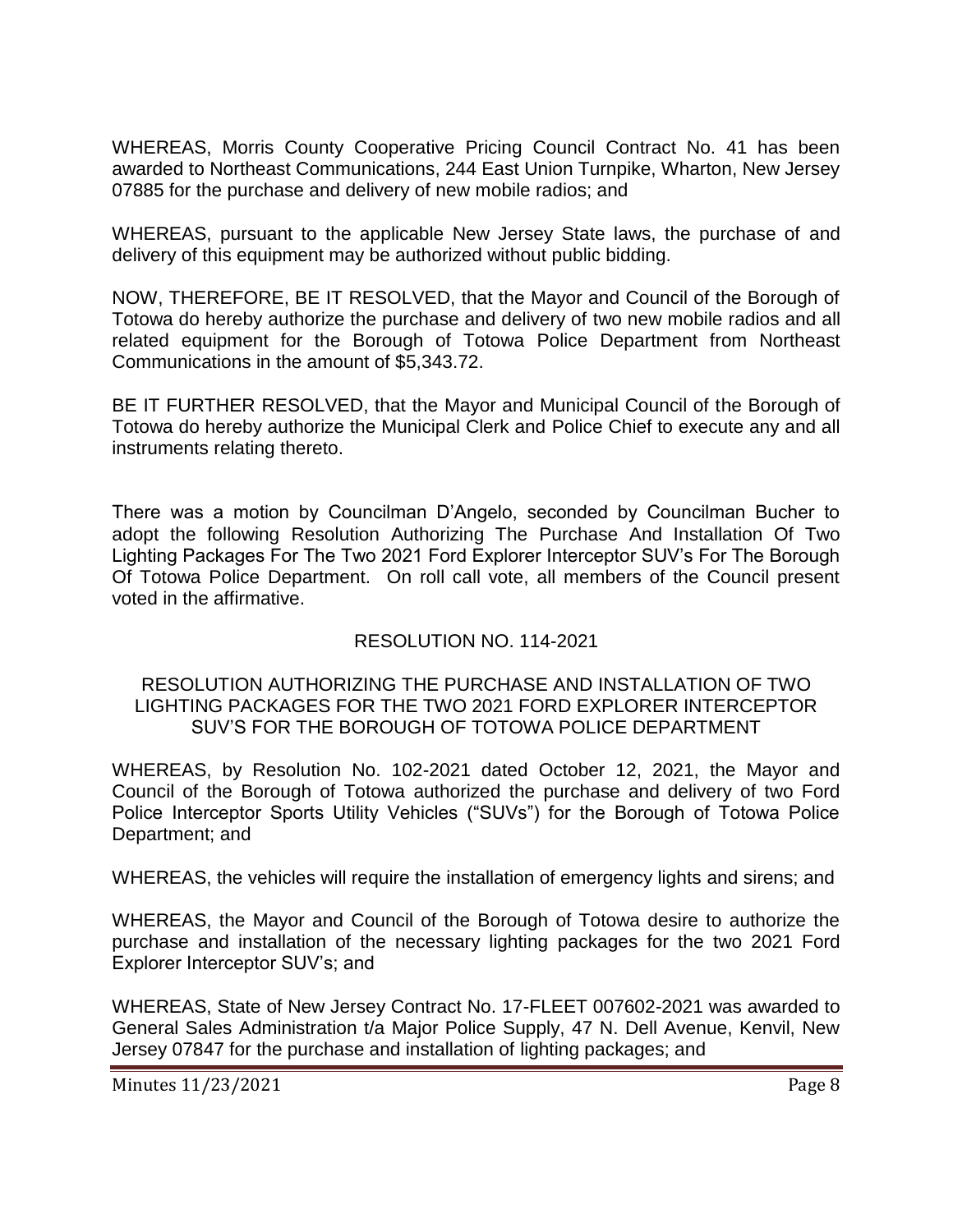WHEREAS, pursuant to the applicable New Jersey State laws, the purchase of and installation of this equipment may be authorized without public bidding.

NOW, THEREFORE, BE IT RESOLVED, that the Mayor and Council of the Borough of Totowa do hereby authorize the purchase and installation of two lighting packages for the new 2021 Ford Explorer Interceptor SUV's from Major Police Supply in the amount of \$22,819.50.

BE IT FURTHER RESOLVED, that the Mayor and Municipal Council of the Borough of Totowa do hereby authorize the Municipal Clerk and Police Chief to execute any and all instruments relating thereto.

# COMMITTEE ON PUBLIC WORKS:

There was a motion by Councilman Bucher, seconded by Councilwoman Palazzo to adopt the following Resolution To Submit A Grant Application And Execute A Grant Agreement With The New Jersey Department Of Transportation For The 2022 Local Transportation Funds Grant Application For The Maltese Drive Improvements Project. On roll call vote, all members of the Council present voted in the affirmative.

### RESOLUTION NO. 115-2021

#### RESOLUTION TO SUBMIT A GRANT APPLICATION AND EXECUTE A GRANT AGREEMENT WITH THE NEW JERSEY DEPARTMENT OF TRANSPORTATION FOR THE 2022 LOCAL TRANSPORTATION FUNDS GRANT APPLICATION FOR THE MALTESE DRIVE IMPROVEMENTS PROJECT

WHEREAS, the Borough of Totowa continues to develop projects that will improve access and maintenance on public roads; and

WHEREAS, the Borough of Totowa's Engineer has provided plans specifically designed to address and improve traffic flow, safety issues and maintenance on our roads; and

WHEREAS, the Borough of Totowa has identified Maltese Drive to be in desperate need of repair.

NOW, THEREFORE, BE IT RESOLVED, that the Mayor and Council of the Borough of Totowa formally approve the grant application for the above stated project.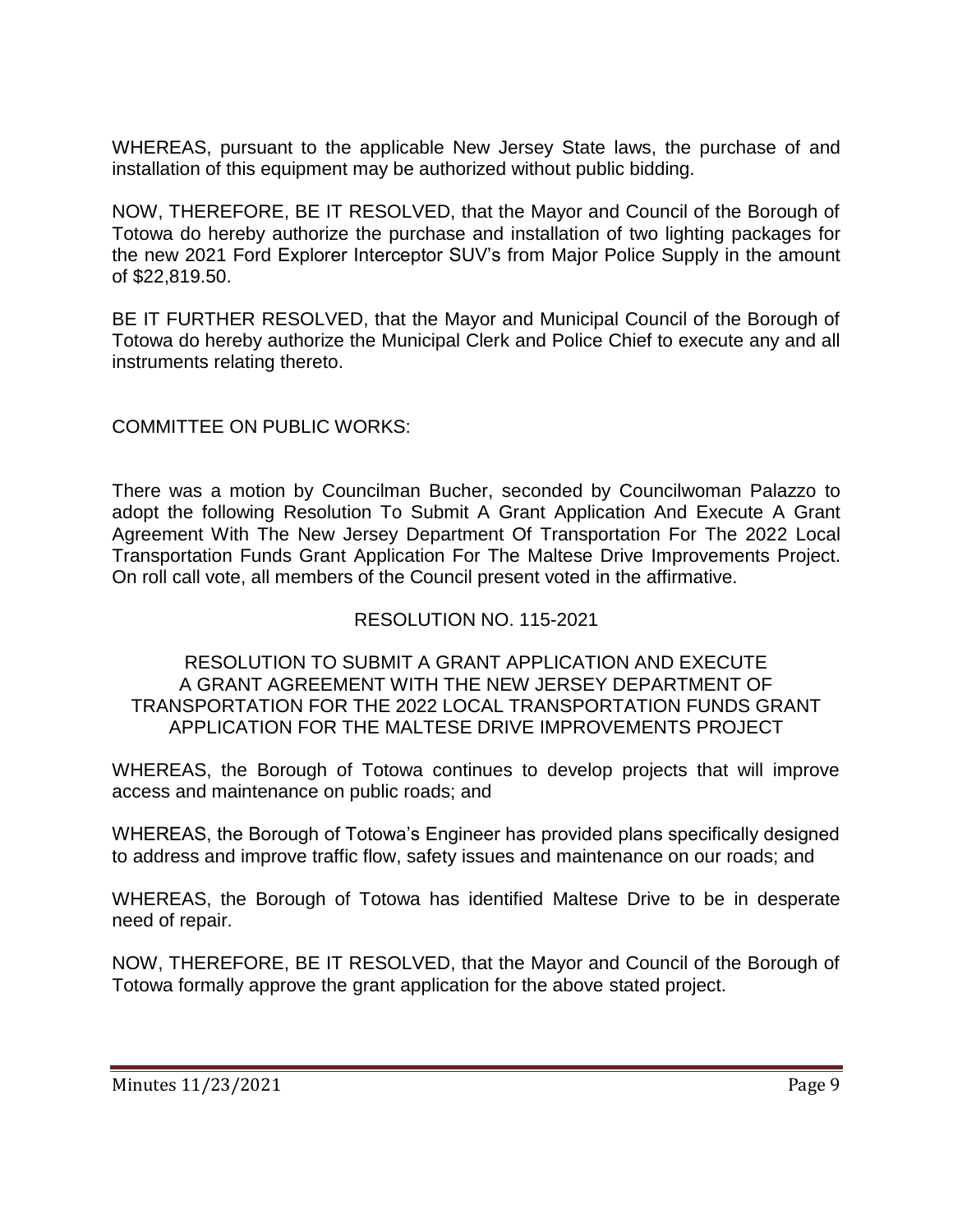BE IT FURTHER RESOLVED, that the Mayor and Borough Clerk are hereby authorized to submit an electronic grant application identified as LTPF-2022-Maltese Drive Improvements Project-00072 to the New Jersey Department of Transportation on behalf of the Borough of Totowa.

BE IT FURTHER RESOLVED, that the Mayor and Clerk are hereby authorized to sign the grant agreement on behalf of the Borough of Totowa and that their signatures constitute acceptance of the terms and conditions of the grant agreement and approves the execution of the grant agreement.

# COMMITTEE ON ENGINEERING & PUBLIC PROPERTY:

A letter was received from the Passaic County Board of County Commissioners advising that Totowa has been awarded a FY2021 Passaic County Community Development Block Grant in the amount of \$100,762 for Sanitary Sewer Lining on Lincoln Avenue between Franklin Place and Union Boulevard. There was a motion by Councilwoman Andriani, seconded by Councilman D'Angelo to accept the grant funds. On roll call vote, all members of the Council present voted in the affirmative.

There was a motion by Councilwoman Andriani, seconded by Councilman D'Angelo to adopt the following Resolution Authorizing The Borough Clerk To Set Up A Public Sale/Online Auction Of Personal Property No Longer Needed For Public Use. On roll call vote, all members of the Council present voted in the affirmative.

# RESOLUTION NO. 116-2021

#### RESOLUTION AUTHORIZING THE BOROUGH CLERK TO SET UP A PUBLIC SALE/ONLINE AUCTION OF PERSONAL PROPERTY NO LONGER NEEDED FOR PUBLIC USE

WHEREAS, N.J.S.A. 40A:11-36 provides for the Manner and Method of Sale or Other Disposition of Personal Property; and

WHEREAS, the Mayor and Council of the Borough of Totowa may by resolution authorize the sale of its personal property not needed for public use; and

WHEREAS, the Mayor and Council of the Borough of Totowa have at this time determined that there are various vehicles, equipment and other personal property of different make and model that are no longer needed for public use; and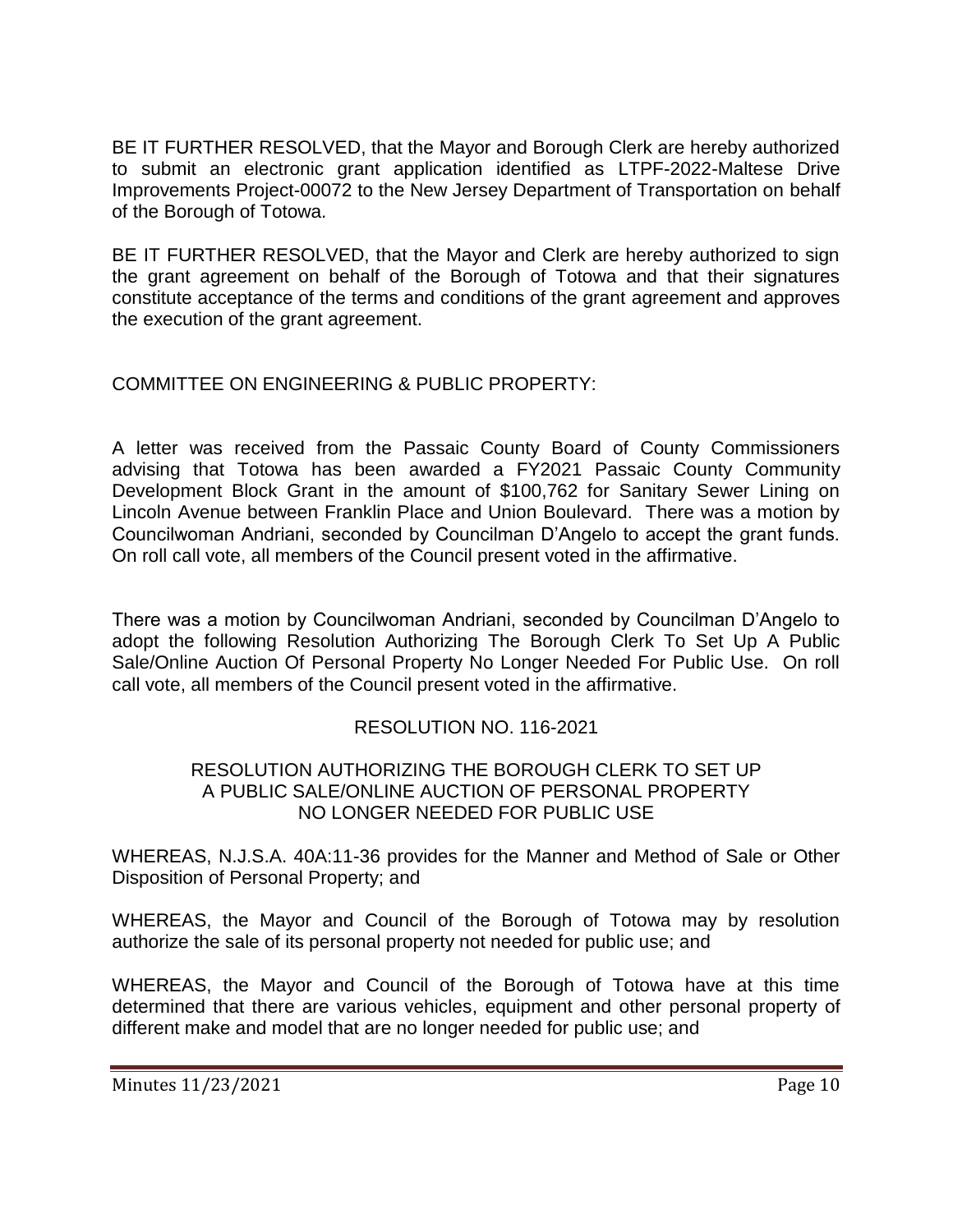WHEREAS, it is in the best interest of the taxpayers of the Borough of Totowa that the Mayor and Council dispose of these items at public sale/online auction to the highest bidder.

NOW, THEREFORE, BE IT RESOLVED, that the Mayor and Council of the Borough of Totowa do hereby authorize the Borough Clerk to set up a public sale/online auction for personal property no longer needed for public use.

There was a motion by Councilwoman Andriani, seconded by Councilman D'Angelo to adopt the following Resolution Authorizing The Borough Of Totowa To Enter Into A Joint Defense Agreement With The Third Party Defendants In The Matter Entitled Occidental Chemical Corp. V. 21<sup>st</sup> Century Fox America, Et. Al., United States District Court For The District Of New Jersey, Case No. 18-11273. On roll call vote, all members of the Council present voted in the affirmative.

# RESOLUTION NO. 117-2021

RESOLUTION AUTHORIZING THE BOROUGH OF TOTOWA TO ENTER INTO A JOINT DEFENSE AGREEMENT WITH THE THIRD PARTY DEFENDANTS IN THE MATTER ENTITLED OCCIDENTAL CHEMICAL CORP V. 21<sup>ST</sup> CENTURY FOX AMERICA, ET AL., UNITED STATES DISTRICT COURT FOR THE DISTRICT OF NEW JERSEY, CASE NO. 18-11273

WHEREAS, the Borough of Totowa has been named as a third-party defendant in the matter entitled Occidental Chemical Corp V. 21<sup>st</sup> Century Fox America, et al., United States District Court for the District Of New Jersey, Case No. 18-11273; and

WHEREAS, more specifically, Occidental Chemical Corporation ("Occidental") has filed a federal lawsuit seeking contribution and cost recovery under the Comprehensive Environmental Response, Compensation and Liability Act ("CERCLA"). against the Passaic Valley Sewerage Commissioners ("PVSC") and its member municipalities including the Borough of Totowa; and

WHEREAS, Occidental and the original defendants in the this litigation are alleging that the Borough of Totowa and the third-party defendants have contributed to the contamination be discharging contaminants into the Passaic River; and

WHEREAS, the third-party defendants have determined that it is mutually beneficial to collectively prepare a joint defense to the litigation and share the services of expert witnesses and consultants; and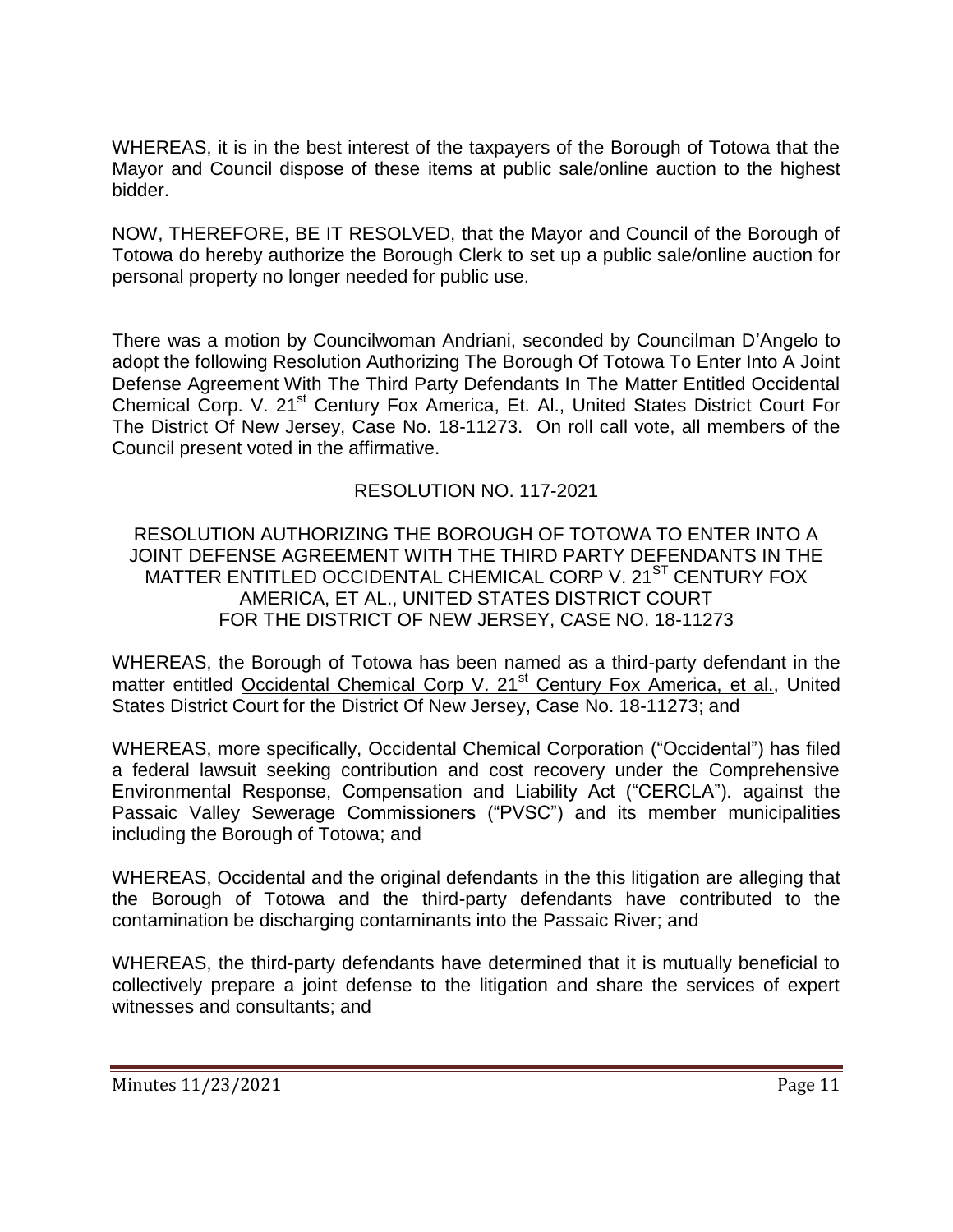WHEREAS, the third-party defendants desire to memorialize the joint defense efforts in an agreement; and

WHEREAS, the Mayor and Council of the Borough of Totowa have determined that the Borough of Totowa should participate in the joint defense of this litigation.

NOW, THEREFORE, BE IT RESOLVED, that the Mayor and Council of the Borough of Totowa do hereby authorize the Borough of Totowa to enter into a Joint Defense Agreement with the third-party defendants in the Occidental Chemical Corp V. 21<sup>st</sup> Century Fox America, et al. litigation.

BE IT FURTHER RESOLVED, that the Municipal Council of the Borough of Totowa does hereby authorize the Mayor and Municipal Clerk to execute any and all instruments relating thereto.

There was a motion by Councilwoman Andriani, seconded by Councilman D'Angelo to adopt the following Resolution Authorizing The Borough Of Totowa To Enter Into A Liaison Counsel Agreement With The Third Party Defendants In The Matter Entitled Occidental Chemical Corp. V. 21<sup>st</sup> Century Fox America, Et. Al., United States District Court For The District Of New Jersey, Case No. 18-11273. On roll call vote, all members of the Council present voted in the affirmative.

# RESOLUTION NO. 118-2021

### RESOLUTION AUTHORIZING THE BOROUGH OF TOTOWA TO ENTER INTO A LIAISON COUNSEL AGREEMENT WITH THE THIRD PARTY DEFENDANTS IN THE MATTER ENTITLED OCCIDENTAL CHEMICAL CORP V. 21<sup>ST</sup> CENTURY FOX AMERICA, ET AL., UNITED STATES DISTRICT COURT FOR THE DISTRICT OF NEW JERSEY, CASE NO. 18-11273

WHEREAS, by Resolution No. 117-2021 dated November 23, 2021, the Mayor and Council of the Borough of Totowa authorized the Borough of Totowa to enter into a Joint Defense Agreement in the matter entitled Occidental Chemical Corp V. 21<sup>st</sup> Century Fox America, et al., United States District Court for the District Of New Jersey, Case No. 18- 11273; and

WHEREAS, a number of the third-party defendants comprised of the Passaic Valley Sewerage Commissioners ("PVSC") and it's member municipalities, including the Borough of Totowa, have organized into the PVSC Group; and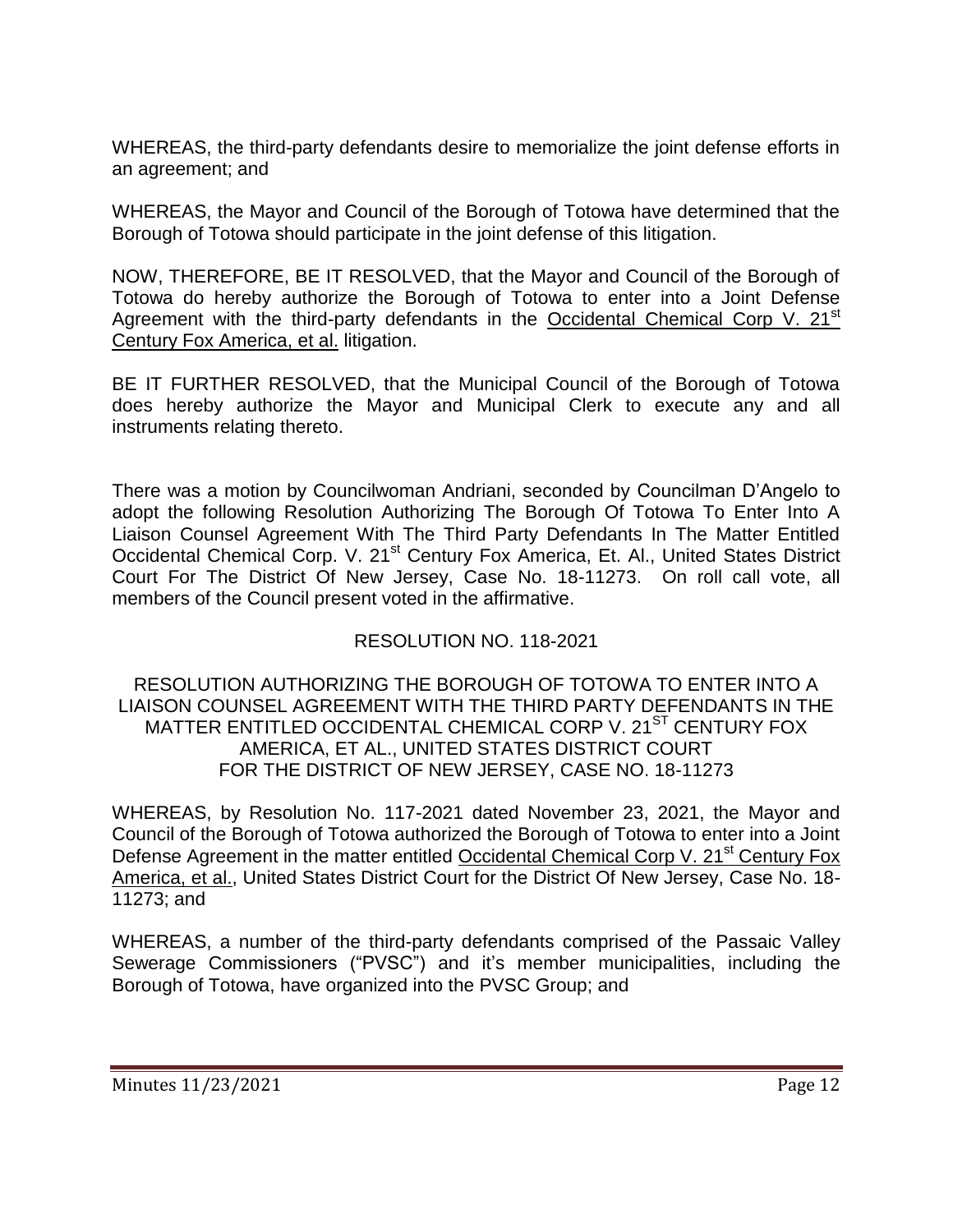WHEREAS, the PVSC Group has agreed to designate liaison counsel and will share the costs of liaison counsel fees and set the scope of liaison counsel's responsibilities; and

WHEREAS, liaison counsel will perform a number of duties for the PVSC Group including but not limited to appearing at conferences and hearings, oversee the filing of motions, assisting with procedural issues promoting the efficient conduct of the litigation; and

WHEREAS, the PVSC Group desire to memorialize the scope of liaison counsel's duties in an agreement; and

WHEREAS, the Mayor and Council of the Borough of Totowa have determined that the Borough of Totowa should participate in this liaison counsel agreement for this litigation.

NOW, THEREFORE, BE IT RESOLVED, that the Mayor and Council of the Borough of Totowa do hereby authorize the Borough of Totowa to enter into a Liaison Counsel; Agreement with the PVSC Group in the Occidental Chemical Corp V.  $21<sup>st</sup>$  Century Fox America, et al. litigation.

BE IT FURTHER RESOLVED, that the Municipal Council of the Borough of Totowa does hereby authorize the Mayor and Municipal Clerk to execute any and all instruments relating thereto.

COMMITTEE ON LIAISON & INSPECTION:

There was a motion by Councilwoman Andriani, seconded by Councilman Bucher to adopt the following Resolution Authorizing The Borough Of Totowa To Enter Into A Deed Restriction With Sunset Ridge Development, LLC For Affordable Housing Units. On roll call vote, all members of the Council present voted in the affirmative.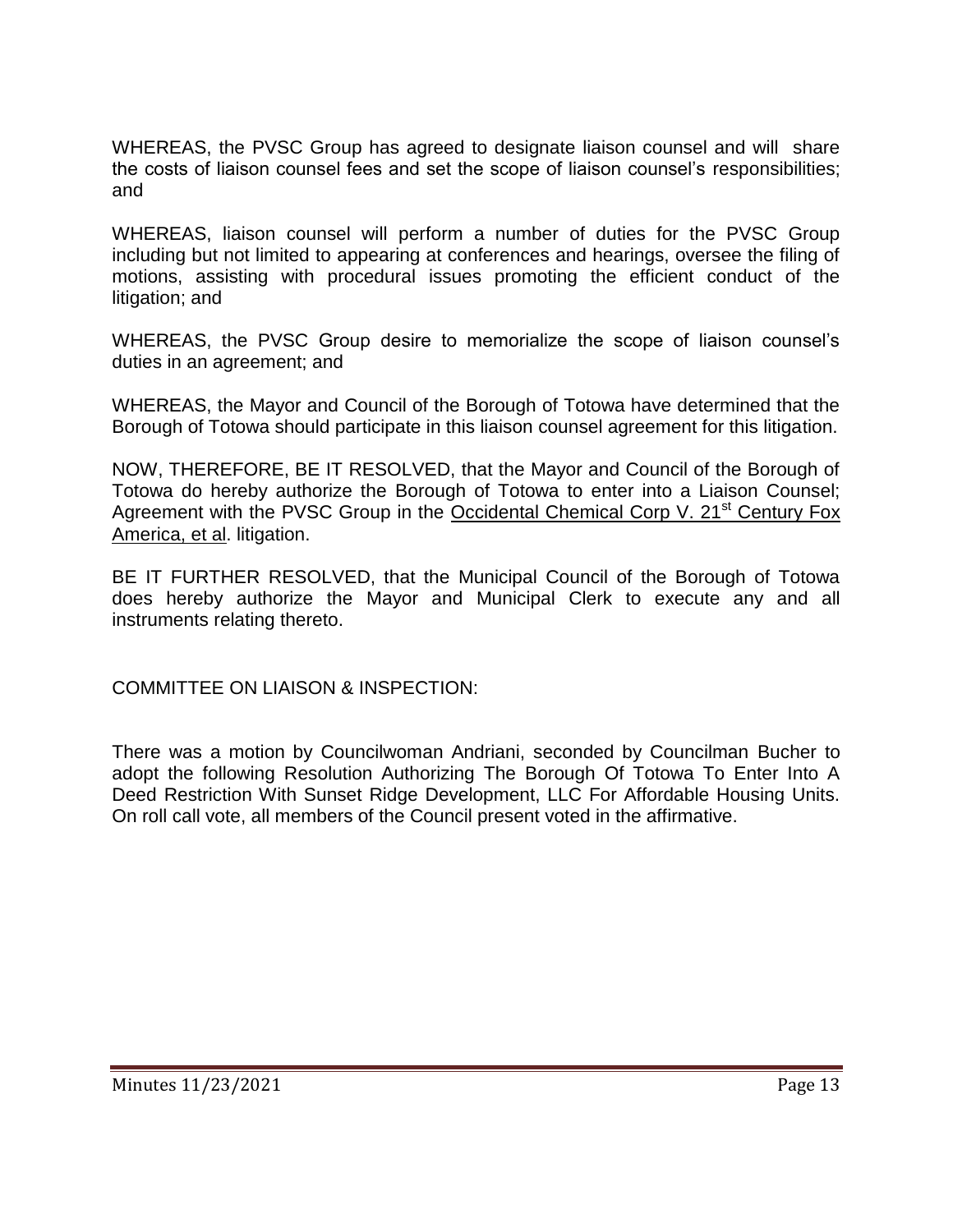# RESOLUTION NO. 119-2021

### RESOLUTION AUTHORIZING THE BOROUGH OF TOTOWA TO ENTER INTO A DEED RESTRICTION WITH SUNSET RIDGE DEVELOPMENT, LLC FOR AFFORDABLE HOUSING UNITS

WHEREAS, Sunset Ridge Development, LLC, (hereinafter "Sunset Ridge") is the owner of real property commonly known and designated as Block 2, Lots 1, 2, 3 & 4 and Block 3, Lots 1, 1.01, 3, 6, 7 & 8 on the official Tax and Assessment Map of the Borough of Totowa and is located at 617 Preakness Avenue in the I-3 Restricted Industry District; and

WHEREAS, the Borough of Totowa Zoning Board of Adjustment at its public meetings held on June 8, 2016 and July 13, 2016 granted preliminary and final site plan approval for the application filed by Sunset Ridge for the 617 Preakness Avenue property, subject to certain conditions and restrictions; and

WHEREAS, one of the conditions of the approval granted by the Borough of Totowa Zoning Board of Adjustment was the requirement that Sunset Ridge include eight affordable rental units for the project which will consist of one very low income unit, four low income units and three moderate income units; and

WHEREAS, in order for Sunset Ridge to comply with this requirement, it is necessary for Sunset Ridge and the Borough of Totowa to enter into a Deed Restriction for the eight units for a period of 30 years; and

WHEREAS, the Mayor and Council of the Borough of Totowa desire to enter into the Deed Restriction with Sunset Ridge in accordance with the approval's granted for this development project; and

WHEREAS, the Mayor and Council of the Borough of Totowa further desire to enter into the Deed Restriction as part of the Borough of Totowa's compliance with New Jersey's Affordable Housing mandates.

NOW, THEREFORE, BE IT RESOLVED, that the Mayor and Council of the Borough of Totowa do hereby authorize the Borough of Totowa to enter into a Deed Restriction with Sunset Ridge Development, LLC.

BE IT FURTHER RESOLVED, that the Municipal Council of the Borough of Totowa does hereby authorize the Mayor and Municipal Clerk to execute any and all necessary instruments relating thereto.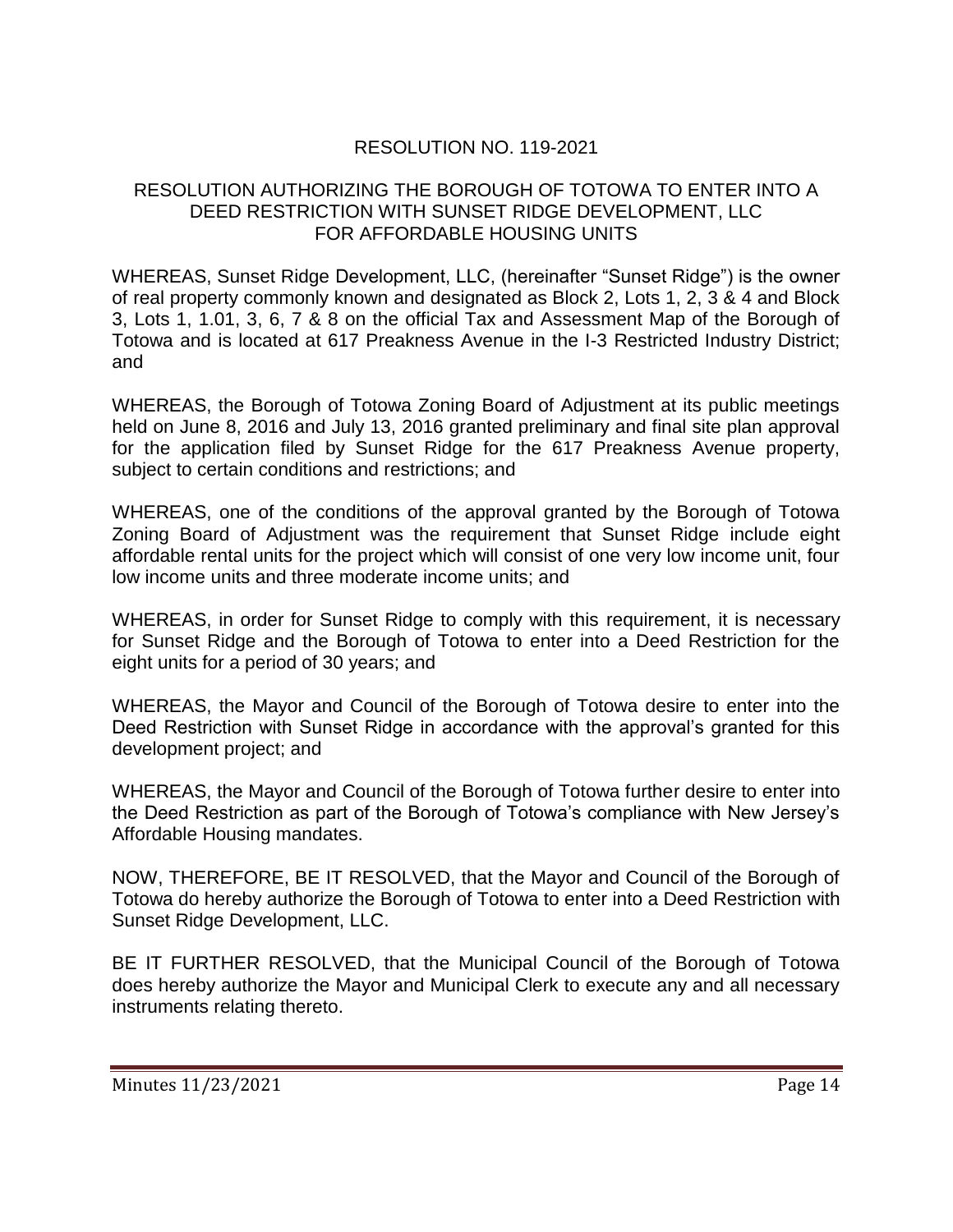# COMMITTEE ON LEGISLATION & ORDINANCES:

There was a motion by Councilwoman Palazzo, seconded by Councilman Picarelli to adopt the following Proclamation In Honor And Celebration Of The Fiftieth Anniversary Of Festa Memorial Funeral Home. On roll call vote, all members of the Council present voted in the affirmative.

### PROCLAMATION IN HONOR AND CELEBRATION OF THE FIFTIETH ANNIVERSARY OF FESTA MEMORIAL FUNERAL HOME

WHEREAS, Robert P. Festa Sr., a father of three, grandfather of five, teacher, and certified social worker, entered the funeral industry in 1954. After graduating from Mc Allister School of Embalming and the American Academy of Embalming and Mortuary Research, he worked in the funeral trade industry for various firms. On December 17, 1972, Robert and his family fulfilled a life-long dream and celebrated the grand opening of Festa Memorial Funeral Home Inc.; and

WHEREAS, the funeral home was built in 1972 to include three modestly sized viewing chapels, a lower lounge, a family conference room, and a casket showroom. In order to accommodate the changing needs of the community, renovations to the building were initiated in 1976 which included larger family-gathering rooms, additional office space, and a spacious parking mall; and

WHEREAS, in 1994, the funeral home acquired additional parking facilities with an adjacent landscaped walking path and tranquil park which provides a peaceful outdoor sanctuary for grieving friends and family members; and

WHEREAS, Robert's son, Robert P. Festa Jr., joined the staff as a licensed funeral director in 1994 after completing his education at Seton Hall University and American Academy Mc Allister Institute. He assisted his father in the family-owned and operated business prior to receiving his license as a practitioner of mortuary science; and

WHEREAS, Festa Memorial Funeral Home remains a family-run business with Robert Jr. being in charge of the day to day operations of the firm and serving as Vice-President of the corporation, Robert's daughter Carolyn Fontanella is the office manager and her son James Fontanella serves as a Director; and

WHEREAS, Festa Memorial Funeral Home has become an invaluable and integral part of our community and the Mayor and Council of the Borough of Totowa wish to honor Festa Memorial Funeral Home and all their members as they celebrate their Fiftieth Anniversary.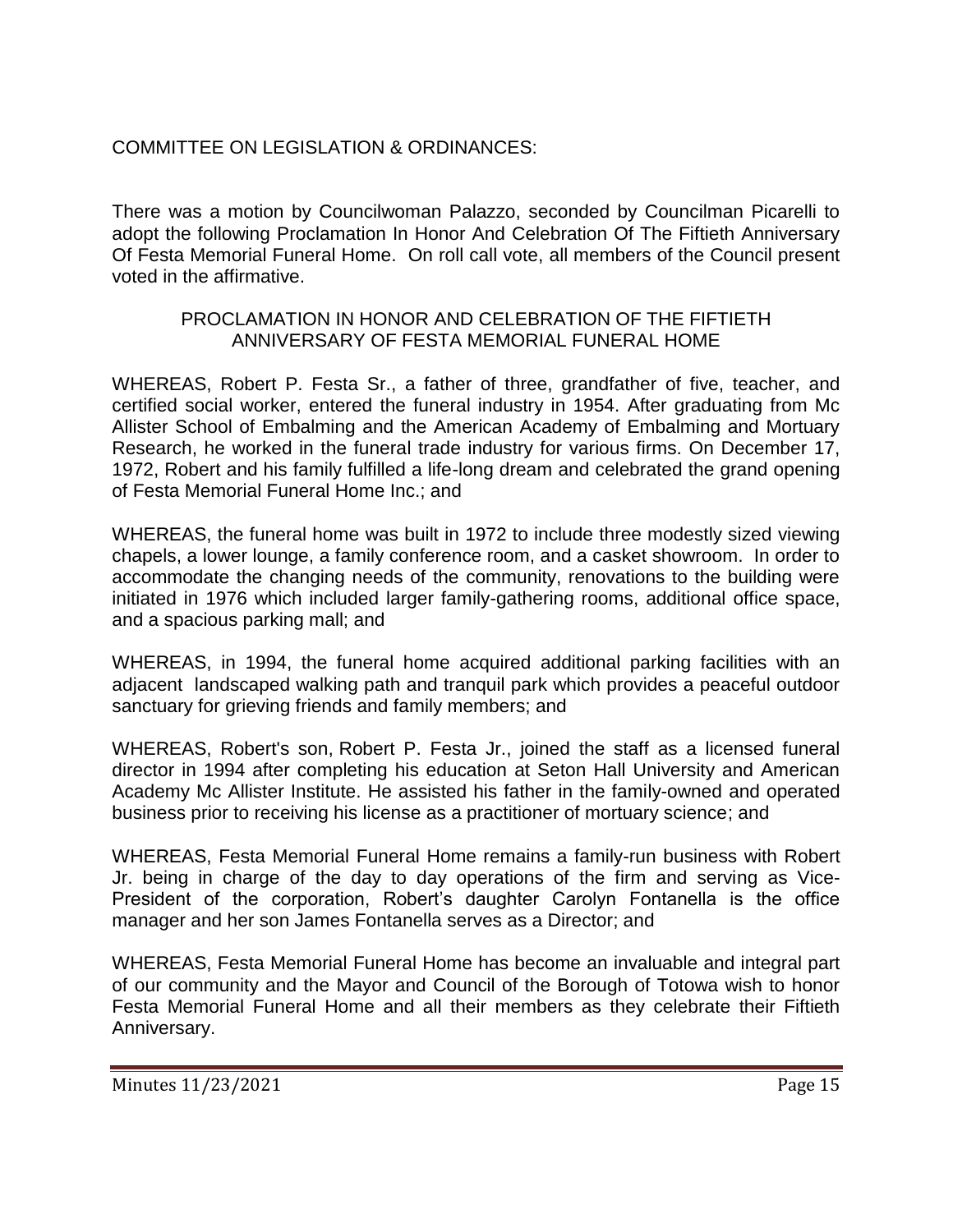NOW, THEREFORE, BE IT PROCLAIMED, by the Mayor and Council of the Borough of Totowa that special recognition is given to Festa Memorial Funeral Home on their Fiftieth Anniversary and that they be honored for all their accomplishments and successes attained over the past fifty years.

BE IT FURTHER PROCLAIMED, that this proclamation be made a part of the permanent records of the Borough of Totowa.

There was a motion by Councilwoman Palazzo, seconded by Councilman Picarelli to adopt the following Proclamation In Honor And Celebration Of Janet Lee Saunders. On roll call vote, all members of the Council present voted in the affirmative.

# PROCLAMATION IN HONOR AND CELEBRATION OF JANET LEE SAUNDERS

WHEREAS, Janet Lee Saunders was appointed to the Borough of Totowa Public Library Board of Trustees by Mayor Sam Cherba in October of 1980 and became an invaluable member of the Board serving as Vice President and then as President; and

WHEREAS, Janet Lee Saunders steered the Borough of Totowa Public Library into the digital age through automation and established the library as a founding member of PALS Plus, the computer consortium of Passaic County and she was a key decision maker with her forward thinking during three renovations and a twenty seven hundred square foot expansion; and

WHEREAS, together, with the support of her late husband, the Honorable Amos C. Saunders, generously donated the funds for the furnishings for the new Children's Room in memory of their son, Amos Jr. in 2012; and

WHEREAS, under her governance, the library's lifelong learning offerings and services grew substantially including arts and crafts, book discussions and writing groups, card groups, coding classes, computer classes, family cake decorating workshops, fitness classes, knitting groups, story times, yoga classes and more; and

WHEREAS, with her support, the library introduced many new materials, resources and technology into the collection including digital resources, E readers, hotspots, tablets, cake pans and museum passes under her vision, the Totowa Public Library has transformed from a building with books into the community's living room; and

WHEREAS, Janet Lee Saunders officiated at hundreds of board meetings, countless open houses, numerous Dr. Seuss' birthday celebrations and memorable occasions including the Library's 50th anniversary celebration in 2007; and